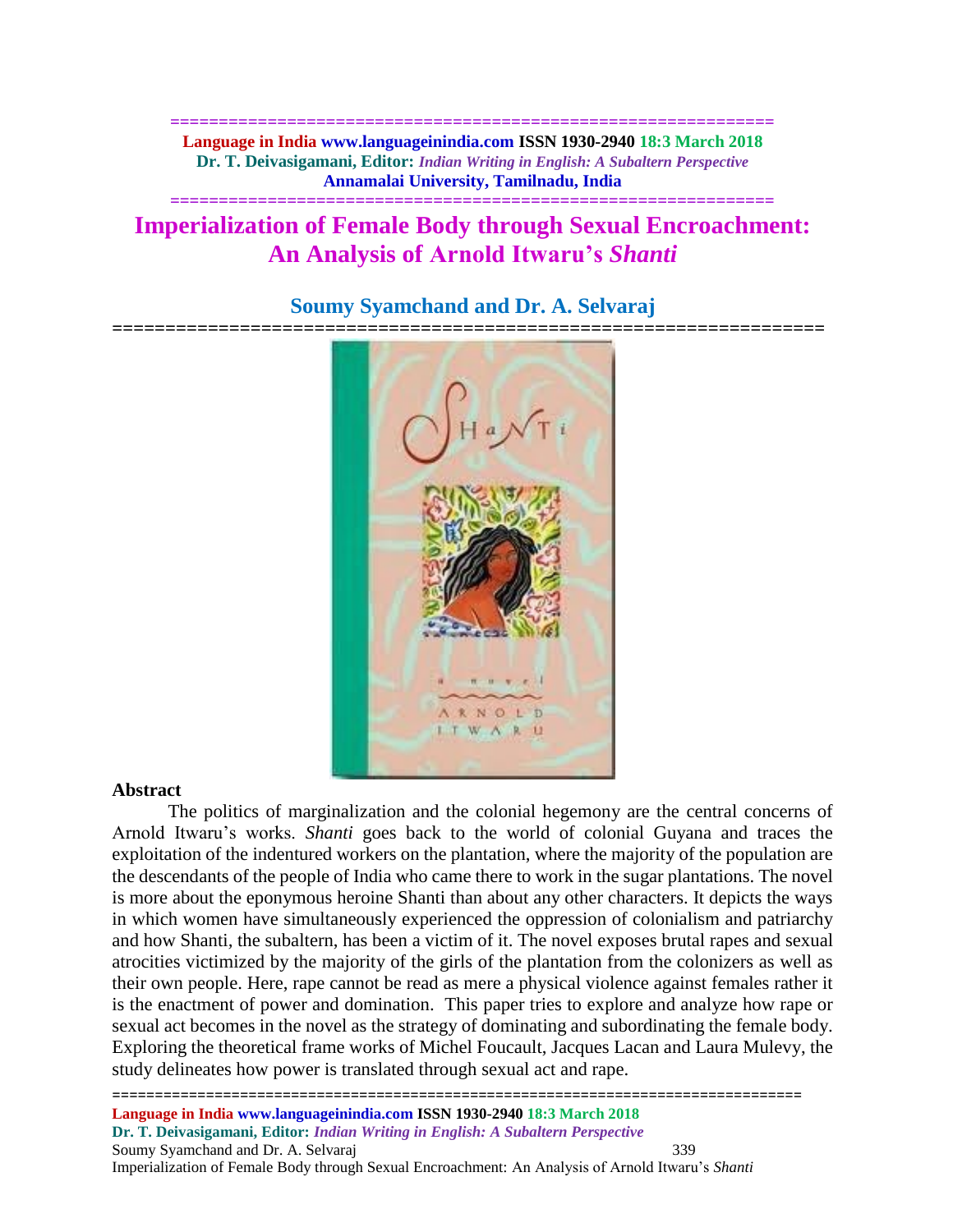**Key Words**: Arnold Itwaru, *Shanti,* marginalization, power, domination, identity, female body, victimized



Arnold Itwaru Courtesy:<https://vimeo.com/190584341>

# **Politics of Marginalization and Colonial Hegemony**

The politics of marginalization and the colonial hegemony are the central concerns of Arnold Itwaru's works. *Shanti* goes back to the world of colonial Guyana and traces the exploitation of the indentured workers on the plantation, where the majority of the population are the descendants of the people of India who came there to work in the sugar plantations. The novel is more about the eponymous heroine Shanti than about any other characters. Her very name Shanti is ironic in the sense that a daughter of peace became a daughter of shame. "But for Shanti, named after and within the Om, indivisible syllable of the self in tranquility, the speech of peace, Shanti, peace, daughter of peace–there was shame" (1988: 4). Both her men and colonizers equally stare at her with lusty eyes. Almost all the young girls of the plantation are the victims of colonizers sexual harassment. The study delineates how power is translated through sexual act and rape.

# **Masculine Phallic Desire**

Masculine phallic desire purposefully mystifies the female body as something to be explored and analyzed for quenching the curiosity. The masculine desire converts the body by transforming and translating it into the "segments of a puzzle, riddle or enigma" (1966: 54). Thus, the female body becomes an object for masculine curiosity and exploration, an object for fetishism. The novel recodes typical instances, "The men would stare in open lust at her exposed thighs, her back, her buttocks, her belly, wherever the torn fabric of her tatters exposed her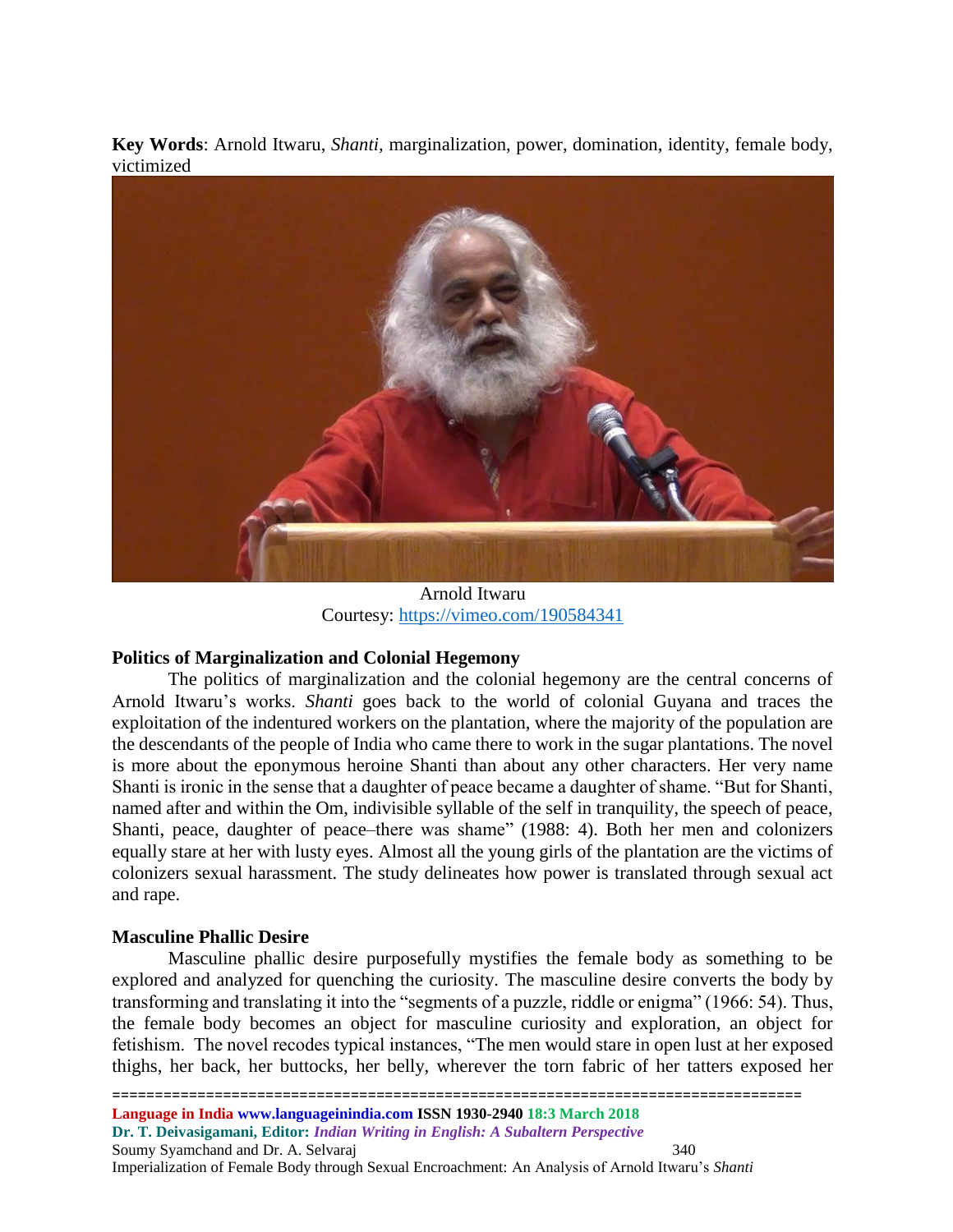innocent and personal flesh" (1988: 4). As a result the body does not want to be overlooked but to be conquered by phallic penetration to the inner most labyrinths of the body. Thus, Nicholas Groth states in his *Men Who Rape: The Psychology of the Offender*:

It is an effort to counteract feelings of vulnerability and inadequacy in himself and to assert his strength and power – to control and exploit. Sexuality is not the only-nor the primary- motives underlying rape. It is however, the means through which conflicts surrounding issues of anger and power become discharged. Rape is always a combination of anger, power and sexuality. (1979:60)

The colonizer very often expresses his power by seducing females, here sexual acts nothing but the enactment of power and domination. In order to perpetuate power over the females, there is no appropriate method other than transforming them as "docile bodies" (1977:136) through the sexual encroachment to their body. Loyd. T. Booker, the loathsome overseer was a typical colonial figure and his ways typified how some of the colonialists directly raped and harassed the girls. He was always on the lookout of female bodies and his lusty eyes found them "fuckable female animals at his disposal and pleasure" (1988:15). Thus, the novel depicts:

The pleasure of power charged through him. Stop whimpering, you fuckable bitch! You won't die. It'll do you good to have a white man. You should be happy! He noticed with growing curiosity the vulnerable deep pink through which his rejected discharge was seeping out. Goodness, he thought, these Indian bitches have pink cunts too! And he attacked Gladys again (1988:16)

The power seeps out from the colonizer's phallus to the colonized female body which enables to conquer the female body as colony. The irresistible impulse of power energized Booker to rape the victim several times. Here, rape cannot be read as mere a physical violence against females rather it is the enactment of power and domination. There are many instances perceptible in the novel:

He followed the young woman into canes when she went to urinate unseen by the others. He pounced, his superior strength quickly over powering her, pinning her under, smothering her shock, her rage, her sobs, her humiliation as he raped her in his empire urgency (1988:15)

#### **Raped Women**

Women who have been raped in most instances are filled with feelings of shame and many have a bad self-esteem, furthermore, anxiety, sadness and guilt are also very common feelings. When women should be extremely angry and feeling hatred towards the offender they both are feeling ashamed and guilty. It is perceptible in *Shanti*, "she corrected, covering her face in shame. Booker stood tall and proud and manly. (1988:15) This sounds strange, but the reason could be that some women do not have a high self-esteem and thus put the blame on themselves instead of the offender.

Women are expected to assume a subordinate relationship to men. Consequently, rape can be seen as a logical extension of the typical interactions between women and men. Mr. Booker was an impatient, fierce, arrogant man, a proud representative of Great Britain and symbol of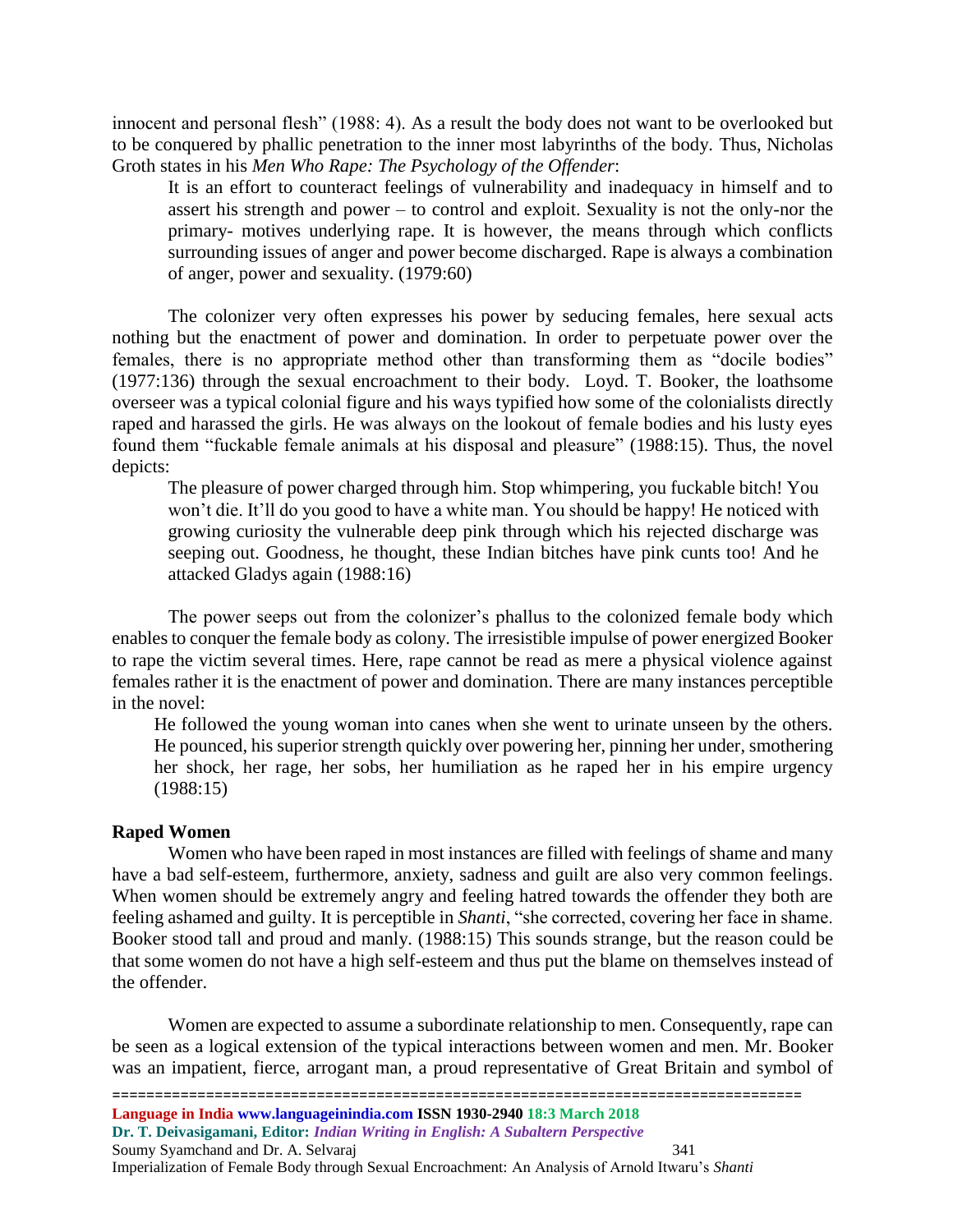magnificent power. Here, female bodies are colonies to be conquered and subordinated and sexual penetration is nothing but the encroachment of power to the colony. Thus, *Shanti* represent this predicament:

Shanti stiffened at the touch of Mr. Booker's hand on her hair. She tried to push him off but her tearful resistance was of no use. his powerful hands drove up her skirt, her panties, her tender personal flesh, pinned her on the ground in colonizing force and violations the fire devoured her screams and horror … and assault of Mr. Booker's conquering empire lust. (1988:8)

It comprises all sexual violence where somebody penetrates another human being or tries to, and in that fashion completely breaks this person's say in that matter. There are to be found attitudes such as competitiveness, relentlessness, good staying power, efficiency, effective virtues

#### **Lacanian Psychoanalysis**

In Lacanian psychoanalysis, phallus stands for power and domination. Phallus is associated with men, so men are privileged to dominate the female. In the novel the murder of the colonialist Booker by castration is very symbolic and suggestive, here, cutting the penis symbolizes capturing his power of subordination. Thus, the novel describes his murder as, "Booker's khaki pants had been pulled down and his penis was cut off" (1988: 21). His power associated with his phallus by which he brutally raped many females, by removing his penis he became powerless that is equal to his death. Thus, phallus is a static image of completeness and power.

### **Power Imbalance**

 The high incidence of rape in the novel is a result of the power imbalance between men and women. The novel depicts the ways in which women have simultaneously experienced the oppression of colonialism and patriarchy and how Shanti*,* the subaltern, has been a victim of it. The novel exposes brutal rapes and sexual atrocities committed against girls of the plantation from the colonizers as well as their own people. Here, rape is cannot be read as mere a physical violence against females rather it is the enactment of power and domination. **===================================================================**

**=**

#### **Reference**

Foucault, Michel. *Discipline and Punish: The Birth of the Prison*. Tr. A. M Sheridan. London: Penguin, 1977, Print.

Groth, Nicholas. *Men Who Rape: The Psychology of the Offender*. New York: Plenum Press,1979, Print.

Itwaru. Arnold. *Shanti*. London: Peepal Trees Press, 1988, Print.

Mulvey, Laura. *Fetishism and Curiosity*. Bloomington: British Film Institute,1966, Print.

Weber, Samuel. *Return to Freud: Jacques Lacan's dislocation of psychoanalysis*. Tr. Michael Levine. Cambridge: Cambridge University Press, 1991, Print.

====================================================================================

Soumy Syamchand

Ph.D. Research Scholar Dept of English

=================================================================================

**Language in India www.languageinindia.com ISSN 1930-2940 18:3 March 2018** 

**Dr. T. Deivasigamani, Editor:** *Indian Writing in English: A Subaltern Perspective* Soumy Syamchand and Dr. A. Selvaraj 342 Imperialization of Female Body through Sexual Encroachment: An Analysis of Arnold Itwaru's *Shanti*